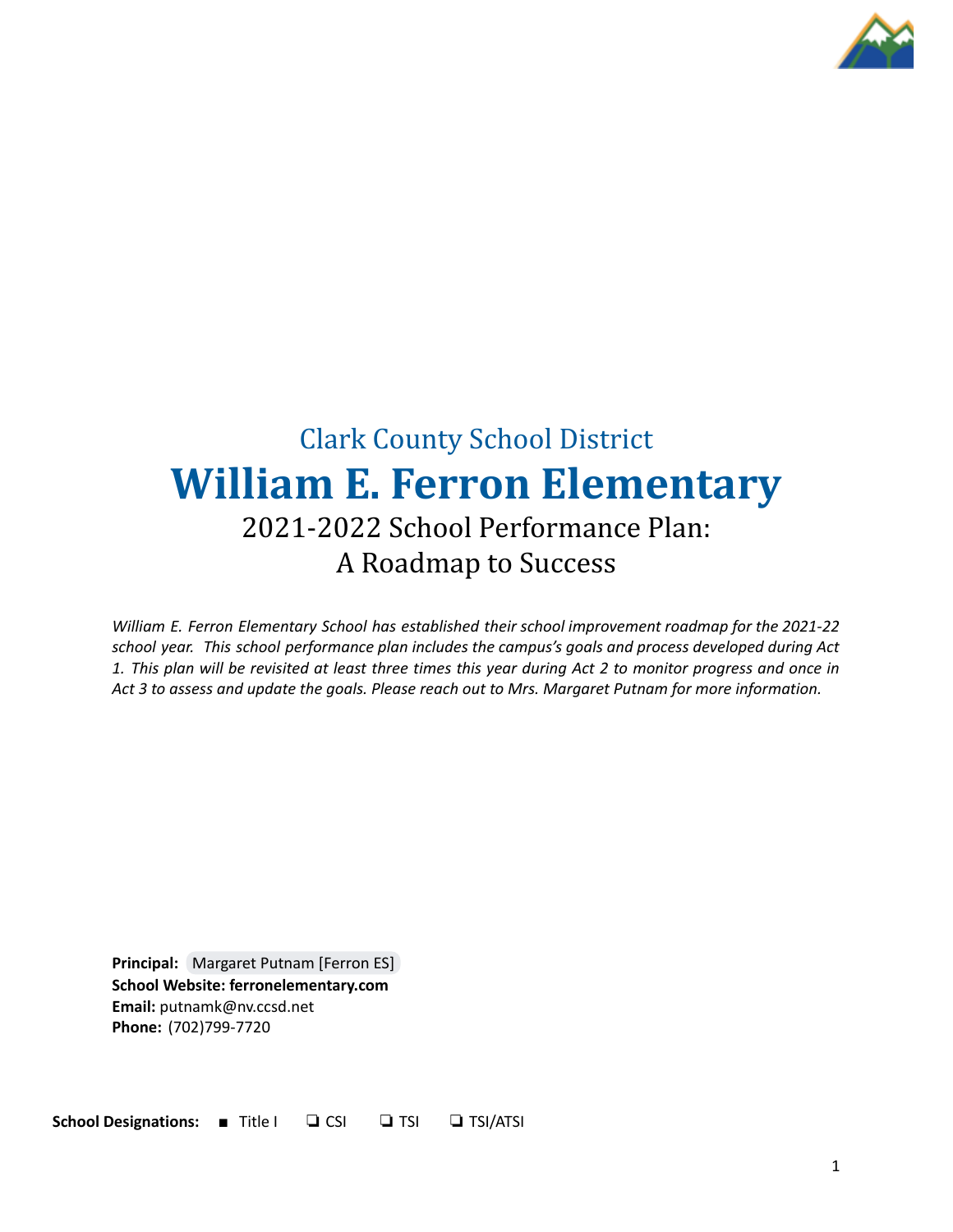

## **School Information**

This section provides an at-a-glance view of the school's enrollment and student performance data. For information about Nevada's Consolidated State Plan, see Every Student [Succeeds](https://doe.nv.gov/uploadedFiles/ndedoenvgov/content/Boards_Commissions_Councils/ESSA_Adv_Group/NevadaSubmittedConsolidatedPlanFinal.pdf) Act (ESSA), and for detailed information about the School and District rating system, see the School [Rating](http://nevadareportcard.nv.gov/DI/MoreDownload?filename=Nevadas%20School%20Rating%20System.pdf) *[Overview.](http://nevadareportcard.nv.gov/DI/MoreDownload?filename=Nevadas%20School%20Rating%20System.pdf)*

|                        | ---------    |                                 |              |                 |              |        |                                   |                                |            |        |            |
|------------------------|--------------|---------------------------------|--------------|-----------------|--------------|--------|-----------------------------------|--------------------------------|------------|--------|------------|
| <b>Enrollment Data</b> |              |                                 |              |                 |              |        |                                   |                                |            |        |            |
|                        | <b>Total</b> | Am $ln/$<br>AK<br><b>Native</b> | <b>Asian</b> | <b>Hispanic</b> | <b>Black</b> | White  | <b>Pacific</b><br><b>Islander</b> | Two or<br><b>More</b><br>Races | <b>IEP</b> | EL     | <b>FRL</b> |
| <b>School</b>          | 585          | 0.34%                           | 2.22%        | 71.45%          | 9.06%        | 12.31% | 1.2%                              | 3.42%                          | 13.85%     | 18.8%  | 100%       |
| District*              | 323,787      | 0.34%                           | 6.06%        | 46.57%          | 14.72%       | 23.76% | 1.62%                             | 6.93%                          | 12.73%     | 16.12% | 75.54%     |
| State*                 | 496,938      | 0.82%                           | 5.44%        | 42.69%          | 11.45%       | 31.36% | 1.46%                             | 6.78%                          | 12.68%     | 14.13% | 65.8%      |

\*Accountability Year 2019-2020. Source: nevadareportcard.nv.gov

| Accountability ical 2015 2020. Source: ilevadareporteara.iiv.gov<br><b>Student Performance Data</b> |                            |             |                 |                 |             |                 |                 |                |             |                        |
|-----------------------------------------------------------------------------------------------------|----------------------------|-------------|-----------------|-----------------|-------------|-----------------|-----------------|----------------|-------------|------------------------|
|                                                                                                     |                            | <b>Math</b> |                 |                 | <b>ELA</b>  |                 |                 | <b>Science</b> | <b>ELPA</b> |                        |
| <b>Academic</b><br>Year                                                                             | School/<br><b>District</b> | Proficiency | Growth<br>(MGP) | Growth<br>(AGP) | Proficiency | Growth<br>(MGP) | Growth<br>(AGP) | Proficiency    | Proficiency | <b>Growth</b><br>(AGP) |
|                                                                                                     | School                     | 39.6%       | 54              | 40.3            | 45.4%       | 55.5            | 51.4            | 7.2%           | 56.7%       | 56.7                   |
| 2018                                                                                                | <b>District</b>            | 36.1%*      | $50*$           | $38*$           | 47.4%*      | $51*$           | $50.6*$         | 28.9%*         | 14.4%**     | 48.5%*                 |
|                                                                                                     | <b>School</b>              | 37.2%       | 42              | 25.6            | 54.4%       | 54              | 54.1            | 14.5%          | 57.2%       | 56.7                   |
| 2019                                                                                                | <b>District</b>            | 36.6%*      | 49*             | $38.1*$         | 48.3%*      | $50*$           | $52.4*$         | 28.9%*         | 15.5%**     | 50.6%*                 |
|                                                                                                     | <b>School</b>              | N/A         | N/A             | N/A             | N/A         | N/A             | N/A             | N/A            | 19.5%       | 44.8%                  |
| 2020                                                                                                | <b>District</b>            | N/A         | N/A             | N/A             | N/A         | N/A             | N/A             | N/A            | 14.5%**     | 45.4%**                |

\*Source: nevadareportcard.nv.gov \*\*Source: NDE Data File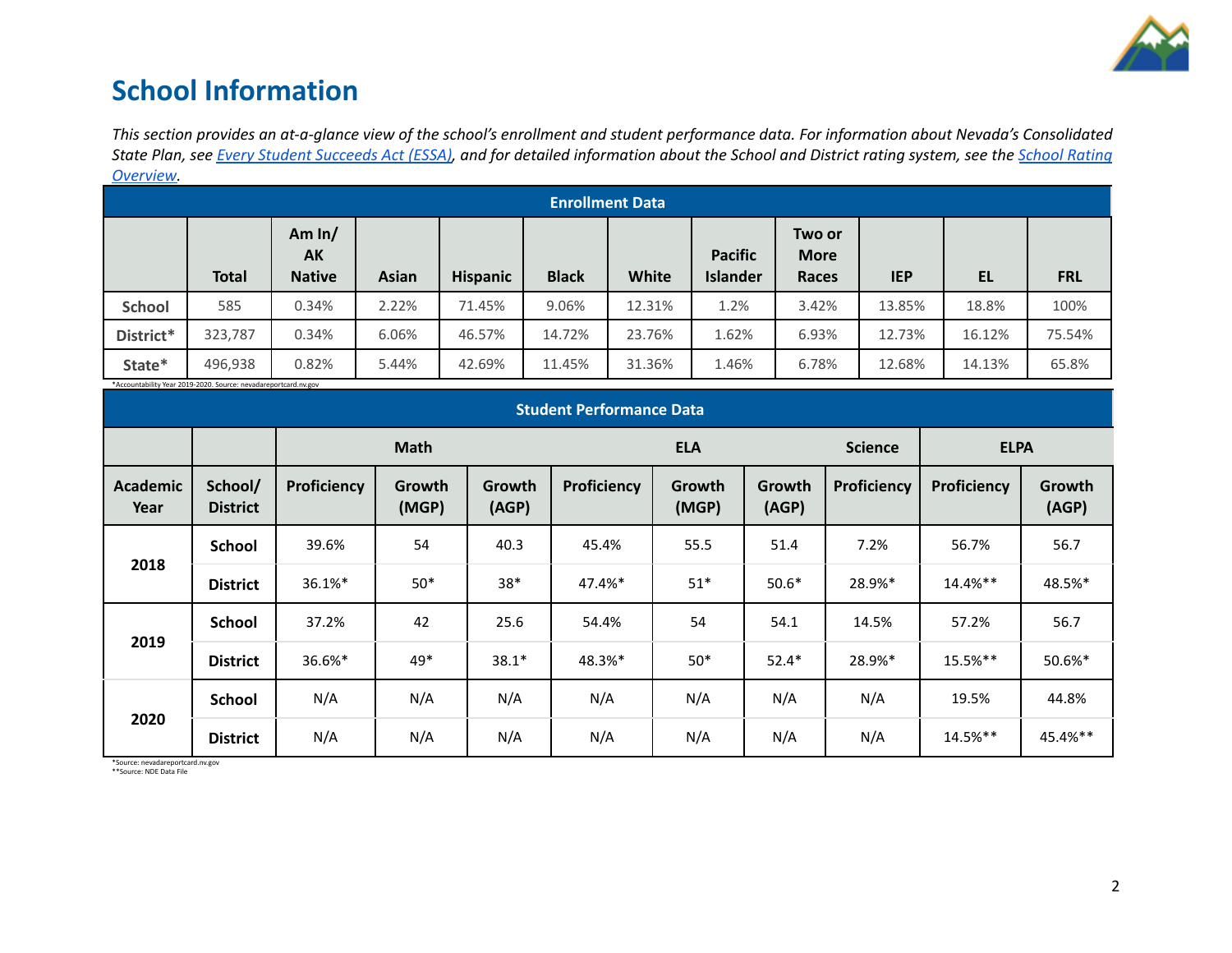

| <b>4 Year ACGR</b> |                               |                               |                               |  |  |
|--------------------|-------------------------------|-------------------------------|-------------------------------|--|--|
|                    | <b>Grad Rate</b><br>2017-2018 | <b>Grad Rate</b><br>2018-2019 | <b>Grad Rate</b><br>2019-2020 |  |  |
| <b>School</b>      | N/A                           | N/A                           | N/A                           |  |  |
| <b>District</b>    | N/A                           | N/A                           | N/A                           |  |  |

| <b>School Climate Data</b> |                                                       |                      |                         |  |  |
|----------------------------|-------------------------------------------------------|----------------------|-------------------------|--|--|
|                            | <b>Cultural &amp; Linguistic</b><br><b>Competence</b> | <b>Relationships</b> | <b>Emotional Safety</b> |  |  |
| <b>School</b>              | 419                                                   | 414                  | 423                     |  |  |
| District*                  | 379                                                   | 368                  | 361                     |  |  |

\*Source: datatool.nevadaschoolclimate.org; Results Across Topics; retrieved 6.22.2021

## **School Continuous Improvement (CI) Team**

The Continuous Improvement Team is made up of a diverse group of school administrators, teachers, staff, caretakers, and students. This team *meets regularly to develop, monitor, and continually respond to the school's teaching and learning needs.*

| <b>Name</b>                                           | <b>Role</b>                                        |
|-------------------------------------------------------|----------------------------------------------------|
| Margaret Putnam [Ferron ES]                           | Principal(s) (required)                            |
| <b>Bo Walker</b>                                      | Other School Leader(s)/Administrator(s) (required) |
| Julie Bellavia [Ferron ES], Terry Steffen [Ferron ES] | Teacher(s) (required)                              |
| Gloria Figueroa                                       | Paraprofessional(s) (required)                     |
| Hazel Serrano, Jennifer Miller, Erin Secara           | Parent(s) (required)                               |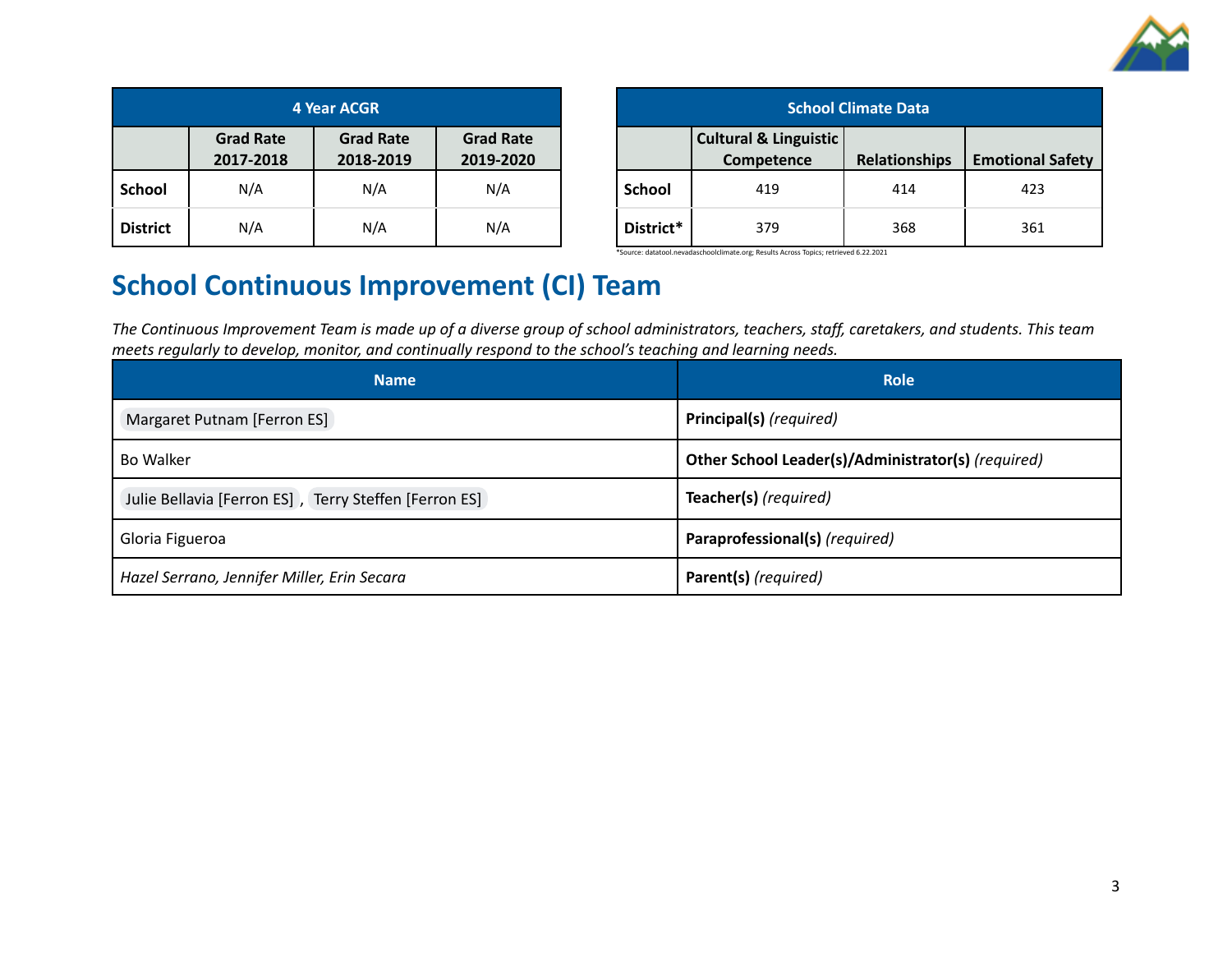

## **School Community Outreach**

| <b>Outreach Event</b> | <b>Date and Time</b> | <b>Number in</b><br><b>Attendance</b> | <b>Key Takeaways</b>                                                                                                                                                                                                                                                                                                                                                                                                                                                                                                                                                                                                                                                                                                           |
|-----------------------|----------------------|---------------------------------------|--------------------------------------------------------------------------------------------------------------------------------------------------------------------------------------------------------------------------------------------------------------------------------------------------------------------------------------------------------------------------------------------------------------------------------------------------------------------------------------------------------------------------------------------------------------------------------------------------------------------------------------------------------------------------------------------------------------------------------|
| Event 1               | 9/8/21 at 9:00 am    | 10                                    | Roadmap explanation and meetings set                                                                                                                                                                                                                                                                                                                                                                                                                                                                                                                                                                                                                                                                                           |
| Event 2               | 9/15/21 at 9:00 am   | 9                                     | Parent Survey - Reading/Writing<br>Positives - tutoring<br>Areas for Growth - support for IEPs; students with severe<br>struggle; library variety books<br>Math/Science<br>Positives - tutoring<br>Areas for Growth - flexibility of skill levels for math<br>homework; use of programs<br>Admin/Teachers<br>Positives - providing a welcome and safe environment;<br>greeting in the morning<br>Areas for Growth - more communication (streamlined)<br>Parent/Community<br>Positives - snack shack (rewards); spirit days; clubs, door is<br>open for a conversation<br>Areas for Growth - monthly event for families; newspaper,<br>volunteer days, spirit - culture expanding; spring carnival;<br>parent after school club |
| Event 3 and 4         | 10/4/21 at 9:30 am   | 10                                    | Team reviewed data - A parent shared we need to continue<br>doing what we are doing because it's working. Students feel<br>safe and welcomed.<br>Team reviewed data, worked on goals and brainstormed<br>strategies to meet the goals.                                                                                                                                                                                                                                                                                                                                                                                                                                                                                         |

*This section highlights outreach events facilitated by the school to engage students, regarding school partners.*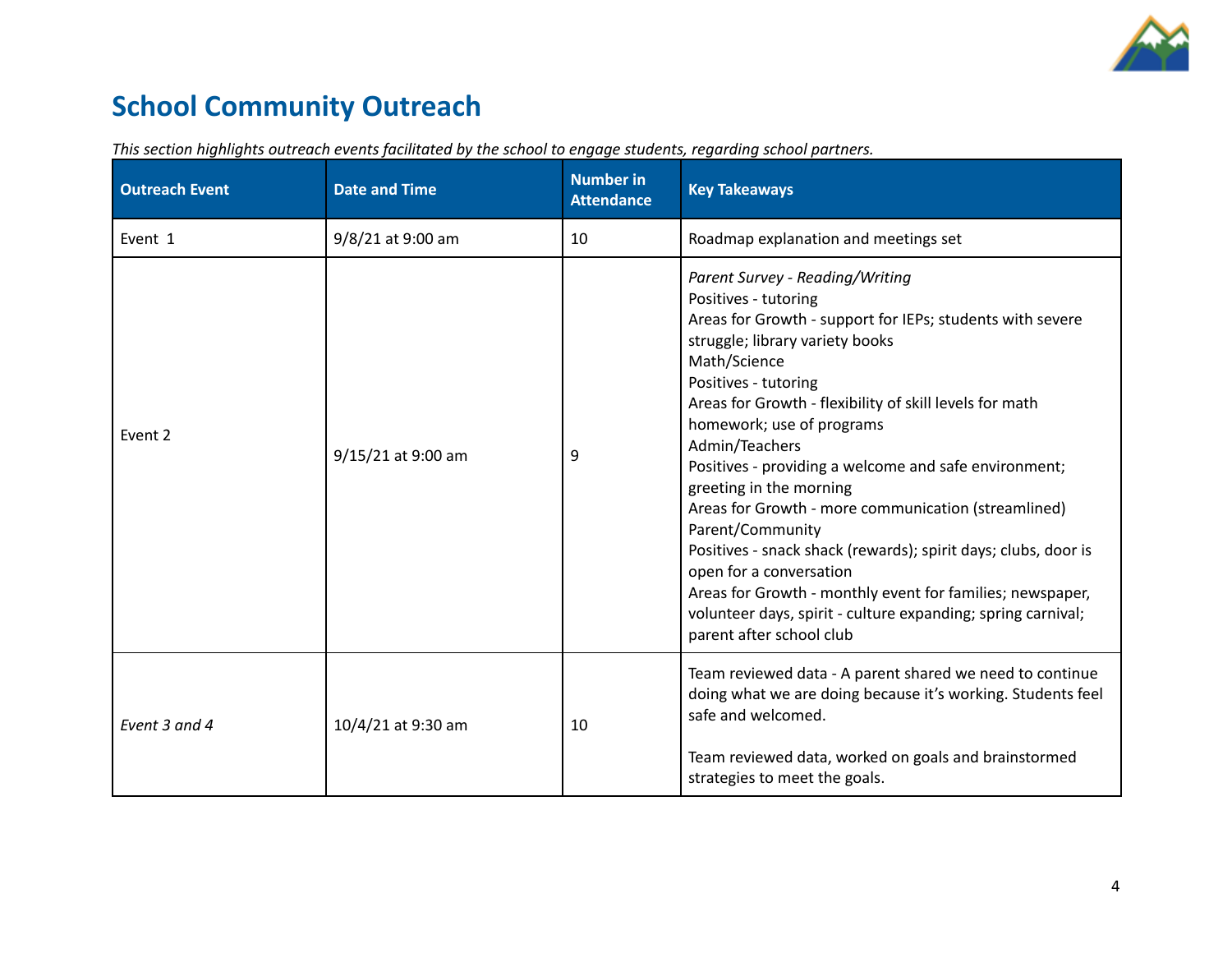

## **School Goals**

The school goals were developed over a series of five events and included opportunities for teachers, parents, and students to share their experience and ideas for improvement. The tables on the following pages capture key aspects of the process the CI team engaged in during the *creation of this plan.*

### **Inquiry Area 1 - Student Success**

#### **Part A**

| <b>Student Success</b>                |                                                                                                                                                                                                                                                                                                                                                                                                                                                                                                                                          |                                      |                                           |  |  |
|---------------------------------------|------------------------------------------------------------------------------------------------------------------------------------------------------------------------------------------------------------------------------------------------------------------------------------------------------------------------------------------------------------------------------------------------------------------------------------------------------------------------------------------------------------------------------------------|--------------------------------------|-------------------------------------------|--|--|
|                                       | <b>Student Performance</b>                                                                                                                                                                                                                                                                                                                                                                                                                                                                                                               | <b>Social and Emotional Learning</b> | <b>Access to Rigorous Texts and Tasks</b> |  |  |
| Data<br><b>Reviewed</b>               | <b>SBAC summative Assessments</b><br>Math and Reading Curriculum Review<br>Outreach surveys<br>3 year trend data<br><b>Outreach Staff Survey</b><br><b>Student Panorama Surveys</b><br>Achievement gap data                                                                                                                                                                                                                                                                                                                              |                                      |                                           |  |  |
| Problem<br><b>Statement</b>           | There is a concern in math overall, with a significant gap (15-31 points) between the Caucasian and all other subgroups.                                                                                                                                                                                                                                                                                                                                                                                                                 |                                      |                                           |  |  |
| <b>Critical Root</b><br><b>Causes</b> | The root cause is inconsistent effective Tier 1 instruction that utilizes the eight standards for mathematical practices, as well as<br>learning tasks that lack instructional rigor and alignment. Furthermore, the school has operated without a vertically aligned<br>curriculum for several years, therefore many students in the upper grades have skill deficits that hinder their performance on<br>grade level standards. An evidence based Tier 2 and Tier 3 intervention needs to be adopted to address student skill deficit. |                                      |                                           |  |  |

#### **Part B**

| <b>Student Success</b>                                                                                                                                                    |                                                                                             |  |  |  |
|---------------------------------------------------------------------------------------------------------------------------------------------------------------------------|---------------------------------------------------------------------------------------------|--|--|--|
| School Goal: Increase the percent of all students proficient in<br>mathematics from 37.2% to 47.2% and increase the percent of all other<br>subgroups of students by 10%. | Aligned to Nevada's STIP Goal: Goal 3: All students experience<br>continued academic growth |  |  |  |

#### **Improvement Strategy:**

- *1) Common Curriculum - Teachers/PLCs/dialogue*
- *2) Interpreting Answers/Problem Solving*
- *3) Conceptual Building*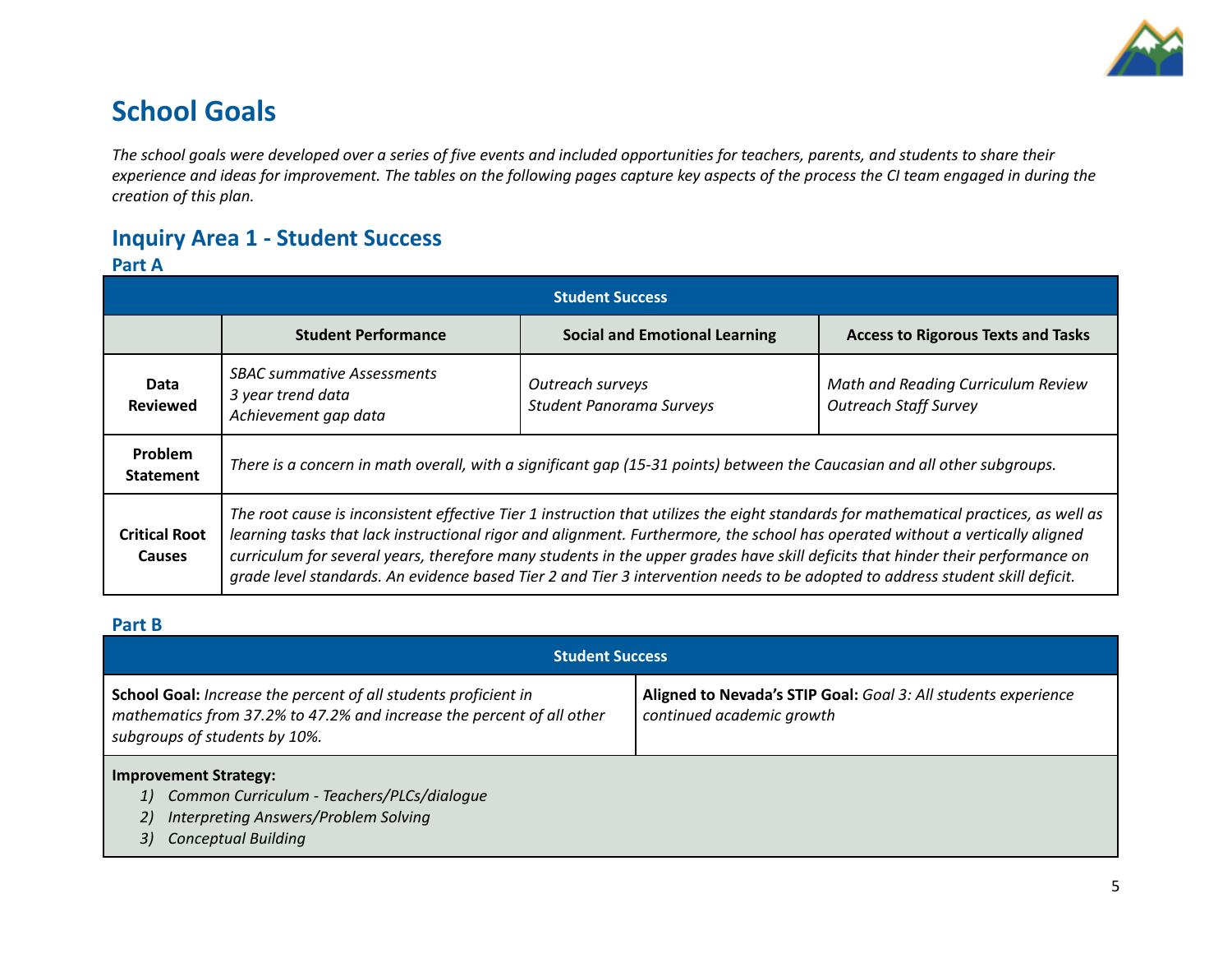

- *4) Academic Discourse*
- *5) Intervention Time and Focus in Math*
- *6) Parent Involvement of Strategies - How to Talk through problem solving with their kids*

**Evidence Level** (1-Strong; 2-Moderate; 3-Promising; 4-Demonstrates a Rationale)*: enVision Math 2020 - level 3; Kagan - level 2*

#### **Intended Outcomes:**

- *● Increase student proficiency by 10% for all students on the Math SBAC*
- *● Increase by 10% within subgroups*

#### **Action Steps:**

- *● The entire school will be implementing the new Envisions 2020 math curriculum.*
- There will be ongoing professional development about this program with teachers by the math strategist and district training.
- During PLC's there will be a focus on backwards planning from the assessment to quide instructional focus on specific standards.
- Teachers will implement during weekly PLC's their plans to remediate students not currently mastering standards and enrich *understanding for those that have shown mastery.*
- Through Kagan professional development, there will be increased engagement around academic discourse in math classrooms.
- The math strategist will be pulling students (approximately 80 students) in the 25th to 40th percentiles from grades 2nd-5th where *there are the most students below the normed average to focus on bridging gaps in proficiency levels.*
- During parent nights and other parent events, there will be a focus on supporting parents with mathematical problem solving strategies *being used in school.*

#### **Resources Needed:**

- *● Envisions math curriculum*
- *● Math Strategist*
- *● Kagan Professional Development*

#### **Challenges to Tackle:**

*● Training time with no subs*

#### **Equity Supports. What, specifically, will we do to support the following student groups around this goal?**

How many kids in these subgroups are in the math and reading interventions?

All Students: Reassessing Students on standards; remediation/reteaching,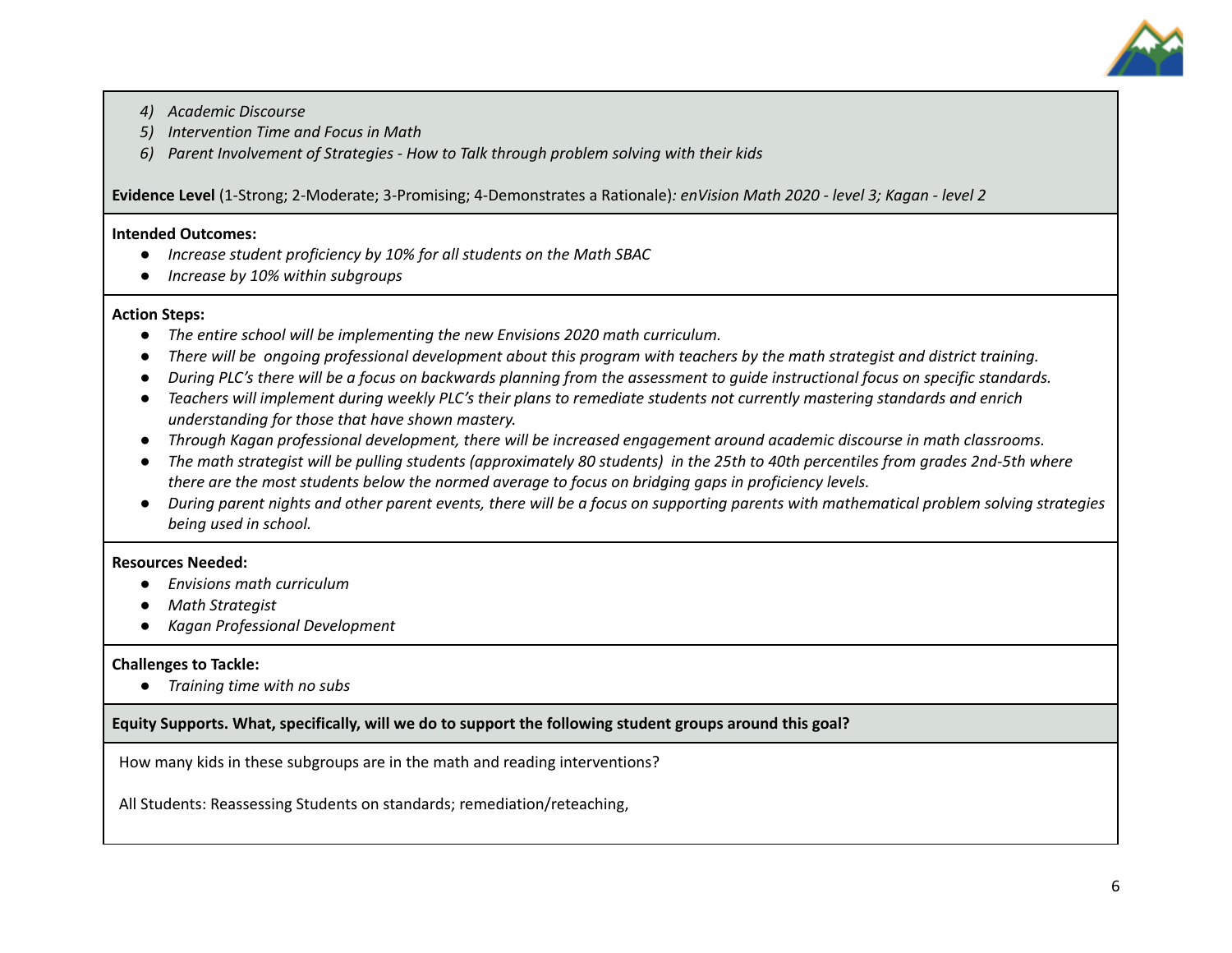

English Learners: After School Tutoring; Imagine Learning

Foster/Homeless: Purchase math manipulatives for use at home

Free and Reduced Lunch: (this is all students)

Migrant: N/A

Racial/Ethnic Minorities: During PLCs, teachers will identify gaps and group students for additional intervention

Students with IEPs: During PLCs, teachers will discuss math IEP goals and group students for additional intervention

### **Inquiry Area 2 - Adult Learning Culture**

#### **Part A**

| <b>Adult Learning Culture</b>         |                                                                                                                                                        |                                       |                                                                             |  |  |
|---------------------------------------|--------------------------------------------------------------------------------------------------------------------------------------------------------|---------------------------------------|-----------------------------------------------------------------------------|--|--|
|                                       | <b>Instructional Practice</b>                                                                                                                          | <b>Instructional Leadership</b>       | <b>Systems and Structures that Support</b><br><b>Continuous Improvement</b> |  |  |
| Data<br><b>Reviewed</b>               | Professional Development Agendas<br>School Climate Data                                                                                                | Outreach surveys; staff and community | Outreach surveys; staff and community                                       |  |  |
| Problem<br><b>Statement</b>           | There is a concern that professional development training is not thorough (too fast) and more training on<br>engagement/behavior strategies is needed. |                                       |                                                                             |  |  |
| <b>Critical Root</b><br><b>Causes</b> | The root cause is lack of in depth training for curriculum and lack of training for SEL curriculum/strategies.                                         |                                       |                                                                             |  |  |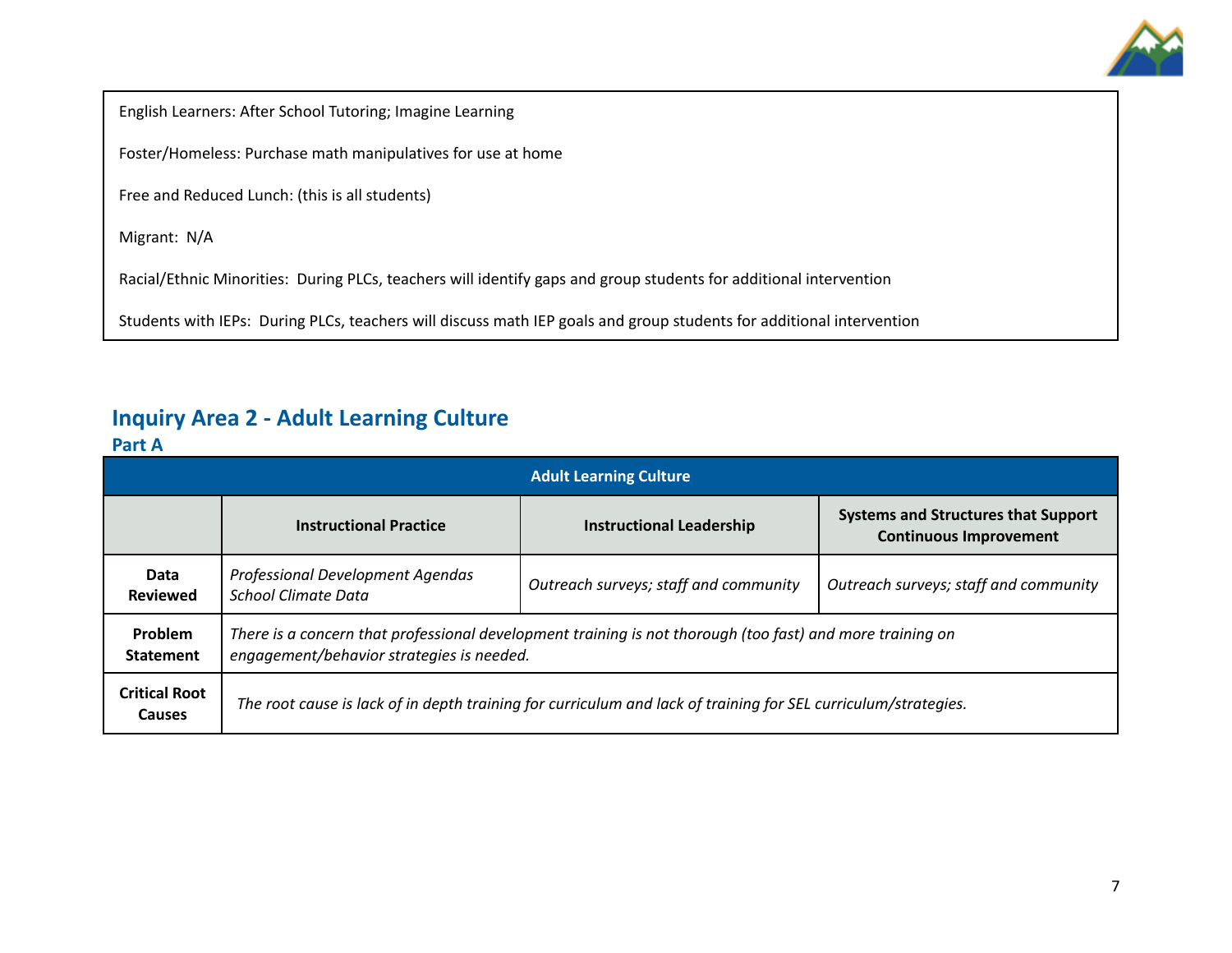

#### **Part B**

| <b>Adult Learning Culture</b>                                                                                                                                                                                                                                                                                                                                                                                                                                                                                                               |                                                                              |  |  |  |  |
|---------------------------------------------------------------------------------------------------------------------------------------------------------------------------------------------------------------------------------------------------------------------------------------------------------------------------------------------------------------------------------------------------------------------------------------------------------------------------------------------------------------------------------------------|------------------------------------------------------------------------------|--|--|--|--|
| School Goal: Decrease the percent of behaviors by 10% as measured by<br>Resolution totals in Infinite Campus.                                                                                                                                                                                                                                                                                                                                                                                                                               | STIP Connection: Goal 2 - All students have access to effective<br>educators |  |  |  |  |
| <b>Improvement Strategy:</b><br>Second Step SEL Curriculum - K-5th<br>Learning how to respond to each other and regulate emotions<br>$\circ$<br><b>Conflict Resolution skills</b><br>$\circ$<br>Social Media/Online Lense for these conversations<br>$\circ$<br>Giving teachers a set curriculum and parent support components<br>Engagement Strategies - Kagan Professional Development<br><b>Capturing Kids Hearts</b><br>Evidence Level (1-Strong; 2-Moderate; 3-Promising; 4-Demonstrates a Rationale): Capturing Kids Hearts - level 2 |                                                                              |  |  |  |  |
| <b>Intended Outcomes:</b><br>Increased student engagement will decrease maladaptive student behaviors.                                                                                                                                                                                                                                                                                                                                                                                                                                      |                                                                              |  |  |  |  |
| <b>Action Steps:</b><br>Begin implementing the Second Step SEL curriculum in the middle of October on a daily basis (4-days a week).<br>$\bullet$<br>Provide training from the counselor on implementing the curriculum.<br>Training on discourse and collaborative work through Kagan PD.                                                                                                                                                                                                                                                  |                                                                              |  |  |  |  |
| <b>Resources Needed:</b><br>Second Step SEL curriculum<br>Time in the master schedule for training                                                                                                                                                                                                                                                                                                                                                                                                                                          |                                                                              |  |  |  |  |
| <b>Challenges to Tackle:</b><br>Training time with no subs<br>$\bullet$                                                                                                                                                                                                                                                                                                                                                                                                                                                                     |                                                                              |  |  |  |  |
| Equity Supports. What, specifically, will we do to support the following student groups around this goal?                                                                                                                                                                                                                                                                                                                                                                                                                                   |                                                                              |  |  |  |  |
| English Learners: Provide students with bilingual vocabulary lists around SEL                                                                                                                                                                                                                                                                                                                                                                                                                                                               |                                                                              |  |  |  |  |
| Foster/Homeless: Counselor and Safe School Professional will provide additional wraparound supports, along with check-in/check-out time                                                                                                                                                                                                                                                                                                                                                                                                     |                                                                              |  |  |  |  |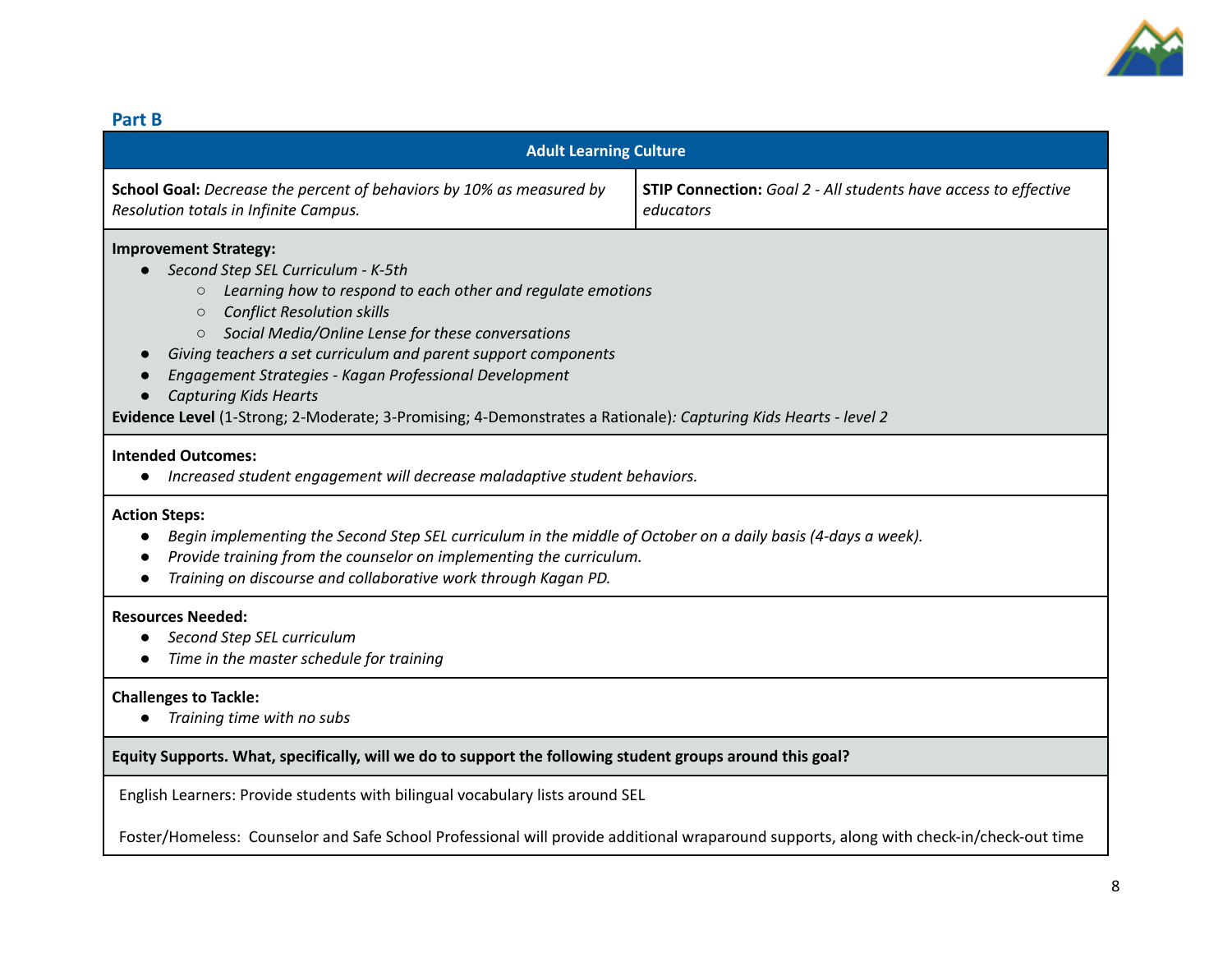

Free and Reduced Lunch: analyze behavior data to determine disproportionate behavior events/resolutions

Racial/Ethnic Minorities: MTSS team will analyze behavior data to determine disproportionate behavior events/resolutions and share with staff

Students with IEPs: teacher awareness of behavior plans,

### **Inquiry Area 3 - Connectedness**

**Part A**

| <b>Connectedness</b>                  |                                                                                                                                                                                                    |              |                                          |  |  |
|---------------------------------------|----------------------------------------------------------------------------------------------------------------------------------------------------------------------------------------------------|--------------|------------------------------------------|--|--|
|                                       | <b>Student</b>                                                                                                                                                                                     | <b>Staff</b> | <b>Family &amp; Community Engagement</b> |  |  |
| Data<br><b>Reviewed</b>               | <b>School Climate Data</b><br><b>Teacher Attendance</b><br><b>Outreach Surveys</b><br>Chronic Absenteeism<br><b>School Climate Data for Parents</b><br><b>Teacher Retention</b><br>Discipline Data |              |                                          |  |  |
| Problem<br><b>Statement</b>           | There is a concern that student chronic absenteeism is affecting the rate of proficiency.                                                                                                          |              |                                          |  |  |
| <b>Critical Root</b><br><b>Causes</b> | The root cause is lack of family connectedness to the school community/resources.                                                                                                                  |              |                                          |  |  |

**Part B**

| <b>Connectedness</b>                                                                                                    |                                                                                                                                                                          |  |  |  |
|-------------------------------------------------------------------------------------------------------------------------|--------------------------------------------------------------------------------------------------------------------------------------------------------------------------|--|--|--|
| <b>School Goal:</b> Decrease the rate of chronic absenteeism from 16.3% to 10%                                          | <b>STIP Connection:</b> Goal 6: All students and adults learn and work<br>together in safe environments where identities and relationships<br>are valued and celebrated. |  |  |  |
| Improvement Strategy: Provide communication and incentives to families and students about the importance of attendance. |                                                                                                                                                                          |  |  |  |

Evidence Level (1-Strong; 2-Moderate; 3-Promising; 4-Demonstrates a Rationale): Creating a positive school climate and culture - level 3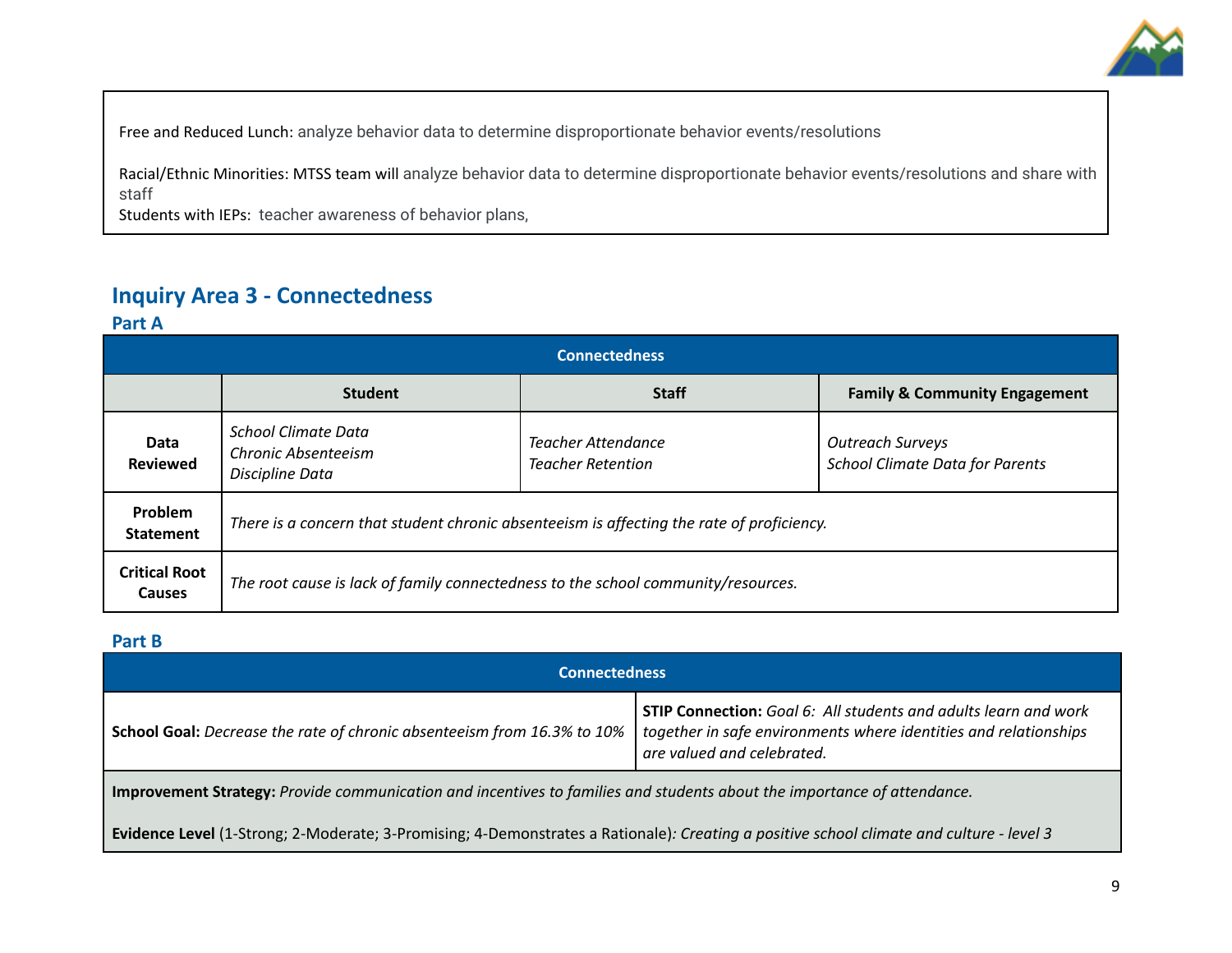

Intended Outcomes: Parents are informed about importance of attendance and students attend school on a consistent basis

#### **Action Steps:**

- *● Incentives for Kids*
- *● Flier Information to Parents (Monthly Newsletters)*
- *● Home Visits*
- *● Strategies for Parents (i.e. alarm clocks, routines, bed times, Safekey, Care Solace)*
- *● Opportunities for Parents on Campus*
	- *○ Afterschool Clubs for Parents*
	- *○ Parent Nights*
	- *○ Breakfast with Books*

#### **Resources Needed:**

- **●** *Parent attendance flyers*
- *● Incentives for attendance*
- *● Game room time for students*

#### **Challenges to Tackle:**

**●** *Providing a variety of modes of communication to reach all parents*

#### **Equity Supports. What, specifically, will we do to support the following student groups around this goal?**

English Learners: Communication will be sent home in Spanish and English

Foster/Homeless: alarm clocks and clothing will be purchased for students

Free and Reduced Lunch: alarm clocks and clothing will be purchased for students

Racial/Ethnic Minorities: MTSS team will analyze data to determine disproportionate groups

Students with IEPs: Teachers will review goals and add objectives for absence issues/school avoidance issues